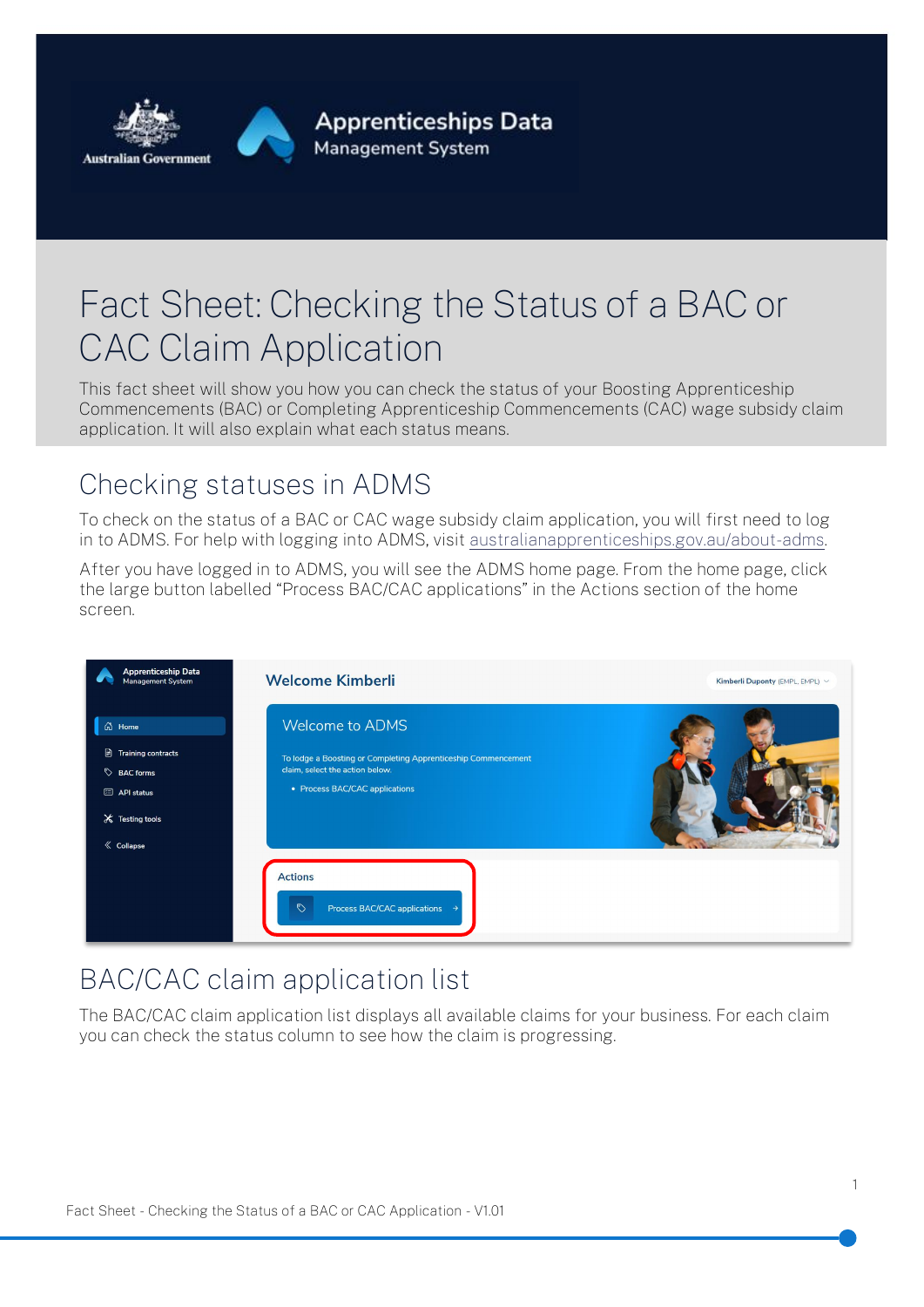| Boosting and completing apprenticeship commencements<br>Kimberli Duponty (EMPL, EMPL) $\vee$                                                                   |                                                         |                         |                     |                       |               |  |
|----------------------------------------------------------------------------------------------------------------------------------------------------------------|---------------------------------------------------------|-------------------------|---------------------|-----------------------|---------------|--|
| Search                                                                                                                                                         | You can search for Application ID's or Apprentice Names |                         |                     |                       | Search        |  |
| <b>Clear Filters</b><br>Filter<br>$\hat{\mathbf{z}}$<br><b>Status</b><br>Export $\mathcal{L}$<br>Refresh $\circlearrowright$<br>Showing 1 to 10 of 47 records. |                                                         |                         |                     |                       |               |  |
| <b>APPRENTICE</b>                                                                                                                                              | ← CLAIM TYPE                                            | <b>CLAIM PERIOD</b>     | <b>CLAIM APP ID</b> | <b>SUBMITTED</b><br>▲ | <b>STATUS</b> |  |
| <b>Lily Adams</b>                                                                                                                                              | <b>BAC</b>                                              | 01/01/2022 - 31/03/2022 | 23                  | 25/02/2022            | Assessment    |  |
| <b>Lola Bartell</b>                                                                                                                                            | <b>BAC</b>                                              | 01/01/2022 - 31/03/2022 | 31                  | 17/02/2022            | • Returned    |  |
| <b>Denis Bennell</b>                                                                                                                                           | <b>BAC</b>                                              | 01/10/2021 - 31/12/2021 | 1238                | 01/03/2022            | Assessment    |  |
| <b>Benjamin Bobby</b>                                                                                                                                          | <b>BAC</b>                                              | 01/10/2021 - 31/12/2021 | 1218                | 21/02/2022            | • Rejected    |  |
| <b>Benjamin Bobby</b>                                                                                                                                          | <b>BAC</b>                                              | 01/10/2021 - 31/12/2021 | 1219                | 25/02/2022            | • Approved    |  |

#### The status of your claim may show as one of the following:

| <b>Status</b> | Description                                                                                                                                                                                   |  |
|---------------|-----------------------------------------------------------------------------------------------------------------------------------------------------------------------------------------------|--|
| Ready         | A claim application is available for you to begin. The claim will remain in<br>Ready status until you save the information you have entered.                                                  |  |
| Draft         | A claim application will change to Draft status when you have saved the<br>information you have entered but haven't submitted the claim.                                                      |  |
| Submitted     | Once you have entered all required information and attached your<br>evidence you will be able to submit the claim. The status will then change<br>to Submitted.                               |  |
| Assessment    | If ADMS cannot automatically verify your claim, it will move to a manual<br>assessment process. Once assessment is complete the claim will move to<br>Approved, Rejected, or Returned status. |  |
| Verified      | Your application has been assessed as valid and is awaiting final approval.                                                                                                                   |  |
| Approved      | Your application has been approved.                                                                                                                                                           |  |
| Rejected      | Your application has been rejected.                                                                                                                                                           |  |
| Returned      | Your application has been returned to you as it requires further<br>information.                                                                                                              |  |